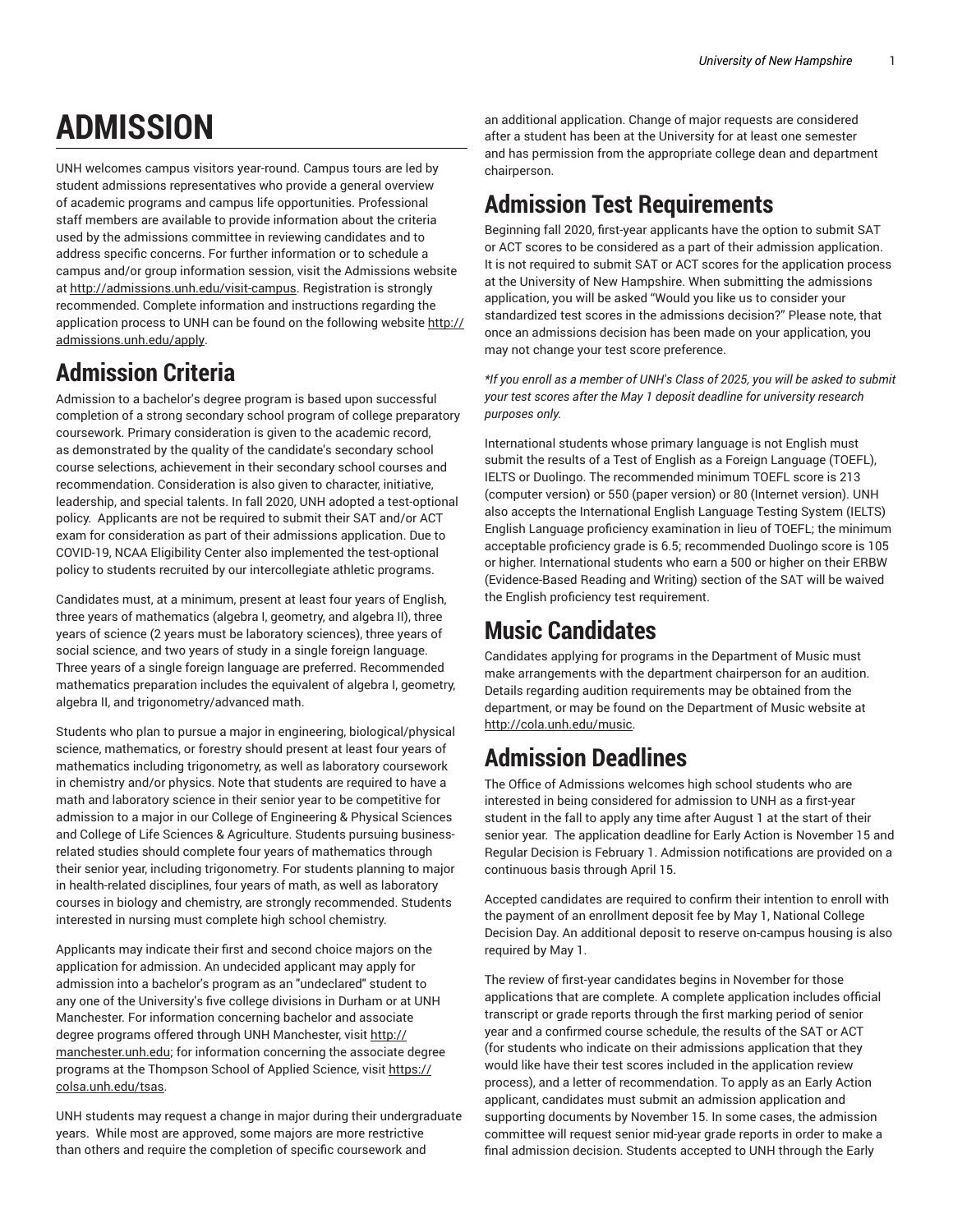Action program are not obligated to enroll at UNH and have until May 1 to submit their enrollment deposit to reserve their space at UNH.

All offers of admission are considered conditional and are subject to the verification of satisfactory senior year achievement when final high school transcripts are reviewed by the admission committee.

#### **Deferred Admission**

The University considers applicants for deferred admission, which enables students to reserve a space at the University while taking time off from school for work or travel. With few exceptions, UNH will not approve deferral requests in which the student will be taking college coursework elsewhere. Requests for deferrals can be made using the form [here](https://unh.tfaforms.net/218234/) or must be put in writing and sent to the Admissions Office ([admissions@unh.edu](mailto:admissions@unh.edu)). The University may not be able to offer deferred admission in certain program areas.

## **Advanced Standing**

The University recognizes outstanding secondary school work by means of advanced placement and credit for those who have taken enriched or accelerated courses before entering college. Applicants qualify for such credit by successfully completing coursework for college credit and satisfactory achievement on University-approved placement examinations, including the College Board Advanced Placement (AP) Tests, International Baccalaureate (IB) Higher Level Examination Test Results, or through the College Level Examination Program (CLEP). Students should have official results sent directly to the Office of Admissions from the testing agency.

The University accepts AP Tests in many subject areas, with credit and course equivalency based on the score achieved. Visit [https://](https://admissions.unh.edu/apply/first-year/#collapse_4374) [admissions.unh.edu/apply/first-year#collapse\\_4374](https://admissions.unh.edu/apply/first-year/#collapse_4374) for further information.

The University awards 8 semester credits for each IB Higher Level Examination Test Result of 5, 6, or 7. The University recognizes up to 32 semester credits of CLEP General Examination tests, which may be applied as elective credit only. Scores must be 500 or better in the humanities, natural sciences, and social sciences-history exams. The minimum score for mathematics is 500 and for the English exam with essay, 500. Subject exams, when applicable, may be used to satisfy either departmental or general education requirements. UNH does not accept all CLEP subject exams.

Maximum credit accepted toward a bachelor's degree for all credit by exam and advanced placement testing is 64 semester hours.

#### **Associate Degree Candidacy**

The University accepts candidates who have demonstrated ability and motivation for learning through academic achievement, work experience, and/or military service for associate in applied science degree programs.

Students may be considered for admission to associate in applied science degree programs offered by the University's Thompson School of Applied Science in Durham as well as associate in arts or science degrees at the Manchester campus. Candidates applying as high school seniors must submit the application and secondary school record. The submission of SAT and/or ACT exams are optional. Students granted first-year admission to the Thompson School are eligible to live in a University residence hall.

# **Eligibility for Degree Candidacy**

Applicants may be candidates for any undergraduate degree offered by the University. However, applicants having a bachelor of arts (B.A.) degree will not be admitted into a program of study that awards the same degree (e.g., B.A. History and B.A. Zoology). Applicants can earn more than one bachelor of science (B.S.) degree, provided that each degree is in a different field. Applicants may also be admitted into a program awarding a different degree (e.g., B.A. History and B.S. Biology; or B.A. History and A.A.S. Applied Animal Science).

#### **Readmission**

An undergraduate who withdraws, does not register for UNH coursework in a given semester, or is suspended or dismissed from the University thereby terminates degree candidacy and must apply for readmission by the following deadlines: fall semester, June 1; spring semester, November 1. Readmission applications are processed in the Office of Admissions; however, decisions regarding readmission are made in consultation with the Division of Student and Academic Services and the dean's office of the University college division to which the student is applying.

Before seeking readmission, students on academic suspension must remain away from school for at least one semester. Suspended students should include a statement about their readiness to resume University work with their application.

Only under extraordinary circumstances will students be readmitted after dismissal for academic reasons. Applications submitted by dismissed students are reviewed by the University's Academic Standards and Advising Committee.

It may not be possible for readmission applicants to enroll in programs with established enrollment limitations.

#### **Transfer Students**

UNH encourages applications from transfer students. Admission consideration includes review of course selection, academic achievement, and the extent to which that selection addresses the University's general education requirements. Transfer credit is awarded for completed courses taken at an institution that is fully accredited by one of the regional accrediting associations with a grade of C or better, provided those courses are comparable to courses offered at UNH. Each course must carry at least 3 semester credits and receive a letter grade to qualify for general education consideration.

The application deadline for fall semester admission is April 1; October 15 is the application deadline for spring semester. Some programs have enrollment limitations and may not be open to transfer students. Students enrolled in one of the University's associate degree programs who desire admission to a bachelor's degree program at UNH must apply as transfer students through the Office of Admissions.

Transfer students may contact the Department of Housing at (603) 862-2120 to determine the availability of on-campus housing. Please note that on-campus housing is not guaranteed to transfer students.

## **New England Regional Student Program**

The University participates in the New England Regional Student Program, in which each state college and university in New England offers certain undergraduate majors to students from other New England states. Under this program, admitted students from other New England states pay a reduced tuition rate. Students must indicate on their